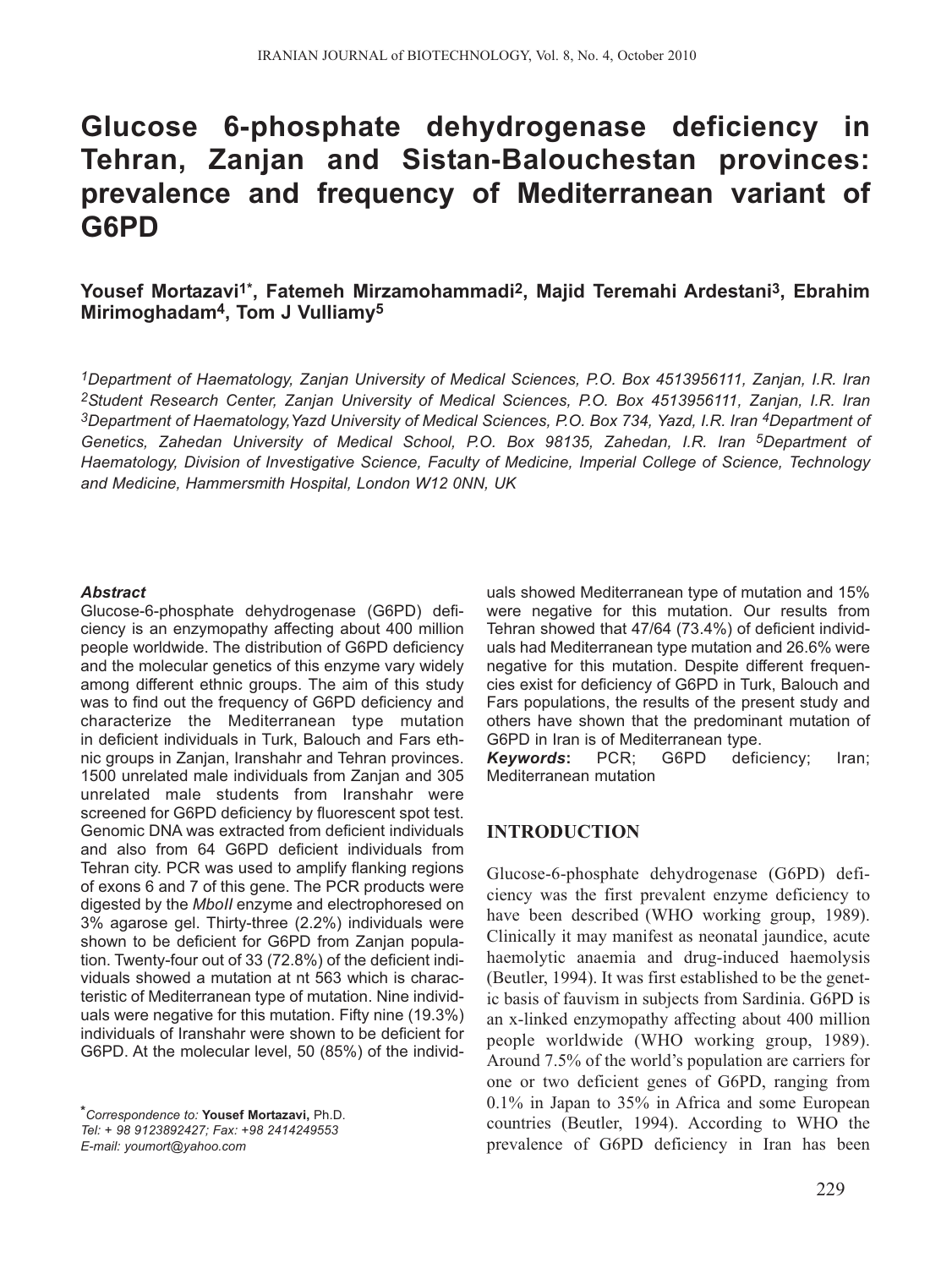reported to be between 10-14.5% (Beutler, 1994) but, according on the studies that has been carried out in Iran the lowest and the highest frequency of G6PD deficiency was found to be between 1 to 22.8% (Noori-Daloii *et al*., 2007; Luzzatto *et al*., 1973). The lowest frequency was reported from Mako (northwest, Iran) and the highest incidence was reported from sought village Choreb (Mazandaran) (Noori-Daloii *et al*., 2007). So far more than 400 biochemical variants of G6PD have been identified (Beutler, 1994). Mediterranean type of G6PD is a variant of this enzyme that characterized by severe enzyme deficiency and B-like electrophoretic mobility (Beutler, 1994; Luzzatto *et al*., 1973). Between 140-160 different mutations have been reported in the G6PD gene worldwide (Cappellini *et al*., 2008). The molecular basis of Mediterranean type of G6PD is a single point mutation at nt. 536 ( $C\rightarrow T$ ) resulting in a serine to phenylalanine replacement at amino acid 188 (Tishkoff *et al*., 2001; Beutler, 1994; Kurdi-Haidar *et al*., 1990). This mutation creates an MboII site in exon VI of the G6PD gene. G6PD deficiency at the molecular level has not been studied in some regions of Iran. Therefore, we decided to find out the frequency of G6PD deficiency and the Mediterranean type of the mutations in southeast (Iranshahr, Balouch population), northwest (Zanjan, Turk population) and central (Tehran) regions of Iran.

# **MATERIALS AND METHODS**

This research is a descriptive study that was carried out during 2002 to 2004. 1500 unrelated male individuals from Zanjan, 305 unrelated male subjects from Iranshahr and 64 unrelated subjects (58 males and 6 females) from Tehran were included in the study. All the 64 subjects from Tehran were referred to us from different clinics and had G6PD enzyme deficiency. None of the individuals had a history of haematologic disorders or were on medication.

**G6PD activity:** Three ml of EDTA anticoagulated peripheral blood was drown from each individual (written informed consent was obtained from all individuals). Initial screening for G6PD deficiency was carried out on all peripheral blood samples using fluorescent spot test kit (Kimya Pajohan, Iran) (Beutler *et al*., 1968). DNA was extracted from peripheral blood cells using either Qiagen kit or boiling/proteinase k method (Goossens *et al*., 1981).

**Polymerase chain reaction (PCR):** Using primers forward 91 (5´-CCCCGAAGAGGAATTCAAGGGGGT-3´) and reverse 92 (5´-GAAGAGTAGCCCTCGAGGGT-GACT-3´) exons 6 and 7 of G6PD gene was amplified by polymerase chain reaction. For this, genomic DNA (100 ng) was used in a reaction containing 1 x manufacturer's buffer, 200 μM each deoxynucleoside triphosphates (dATP, dCTP, dTTP, and dGTP), 15 pmol each of forward and reverse primers, and 1U Taq DNA polymerase (Cinnagen, Iran) in a total volume of 50 μl. Amplification was carried out for 35 cycles of 60 seconds at 94°C, 1 minute at 56ºC, and 1 minute at 72°C, with a final extension for 10 minutes at 72°C. A denaturation step at 94°C for 5 minutes at the beginning was applied to all DNA samples. PCR products were run on 3% Agarose gel followed by Ethidium bromide staining. A DNA fragment of 583 bp was produced by these primers.

**MboII enzyme digestion:** The amplified DNA fragments were digested by *MboII* (New England Biolabs, UK) at 37°C overnight according to supplier's instructions. The digested PCR products were electrophoresed on a 3% agarose gel (Sigma, Germany) for 2-3 hours and the gels were photographed using Biorad Gel Documentation System. In normal individuals two bands of 379 bp and 120 bp was produced after digestion. If the Mediterranean type of mutation was present, the 379 bp band will be cut into 276 and 103 bp bands. The smaller bands of 60 and 24 bp were not seen properly and diffused on this gel.

## **RESULTS**

**Frequency of G6PD deficiency:** One thousand and five hundred unrelated male individuals were screened for G6PD deficiency in Zanjan province. Thirty-three out of 1500 individuals were deficient for G6PD enzyme. Therefore, a frequency of 2.2% was obtained for this enzyme deficiency in Zanjan. Thirty one out of 33 deficient individuals (94%) had a severe enzyme deficiency and 2/33 individuals (6%) had partial deficiency. Three hundred and five unrelated male individuals of Iranshahr city were screened for G6PD deficiency. Fifty nine out of 305 (19.3%) individuals were shown to be deficient. Fifty two out of 59 deficient individuals (88%) had a severe enzyme deficiency and 7/59 (12%) had a partial deficiency. Since the case selection in Tehran was not a random process and all the studied subjects were referred to us from Tehran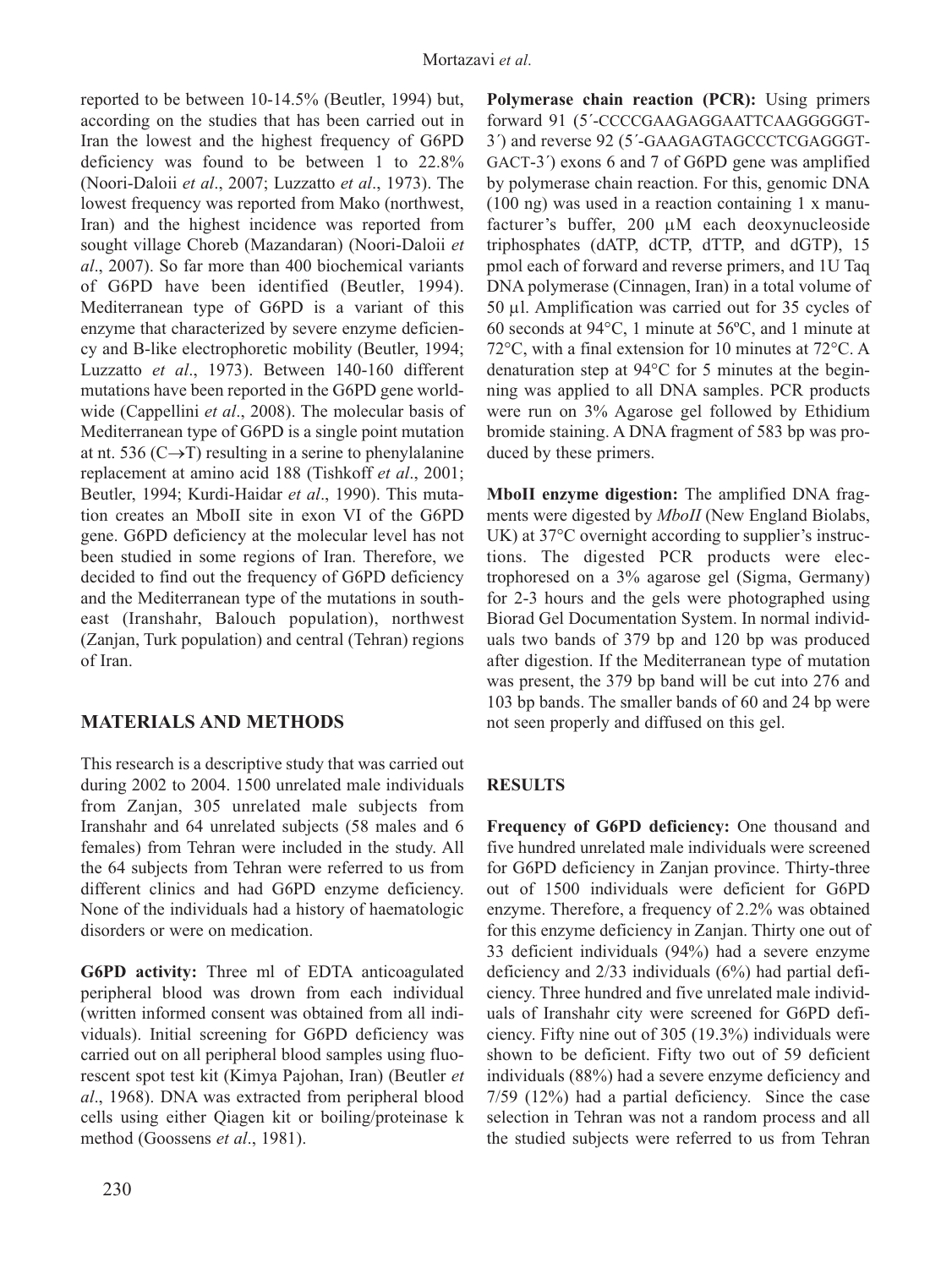clinics with known G6PD enzyme deficiency, therefore, we could not discuss about the frequency of G6PD enzyme deficiency in Tehran population.

#### **The frequency of Mediterranean type mutation in**

**Zanjan:** Genomic DNA was extracted from peripheral blood samples of 33 deficient subjects. Exons six and seven of G6PD gene was amplified by primers 91 and 92. A DNA fragment of 583 bp was obtained for all deficient samples (Fig. 1). In order to find out the Mediterranean type of mutation, PCR products were digested by *MboII* enzyme. In individuals with non Mediterranean type of mutation the 583 bp band was cut into four fragments: 379, 120, 60 and 24 bp. In subjects with the Mediterranean mutation an extra *MboII* site was created, so that 379 bp fragment was cut into 276 and 103 bp bands (Fig. 2).

Twenty four out of 33 (72.8%) deficient individuals showed a mutation at nt 563 of G6PD gene. Nine out of 33 individuals (27.2%) were negative for Mediterranean type of mutation.

**The frequency of Mediterranean type mutation in Iranshahr:** Using the same method we found that 50 out of 59 deficient individuals of Iranshahr (85%) had Mediterranean type of mutation and 9/59 (15%) showed non Mediterranean type of mutation.

**The frequency of Mediterranean type mutation in Tehran:** Forty seven out of 64 deficient individuals (73.4%) showed Mediterranean type of mutation and 17/64 (26.6%) were negative for this mutation. All six female individuals who had G6PD enzyme deficiency were heterozygote for Mediterranean mutation and produced 379, 276, 120, 103, 60 and 24 bp fragments (data not shown).

### **DISCUSSION**

Our study confirmed that 2.2% of Zanjan population was deficient for G6PD enzyme. 94% had a severe enzyme deficiency and 6% had partial deficiency. 19.3% individuals of Iranshahr were also shown to be deficient for G6PD enzyme. Eighty eight percent had a severe enzyme deficiency and 12% had a partial deficiency.

The prevalence of G6PD deficiency varies greatly in different countries and also among different ethnic groups within a country. The frequency of G6PD deficiency in Saudi Arabia has been reported to be in the range of 2-26% (El-Hazmi *et al*., 1990; Gelpi, 1965). Its prevalence in United Arab Emirates was 11% (Bayoumi *et al*., 1996), in Kuwait 19% (Bayoumi *et al*., 1996), in Bahrain 21% (Mohammed *et al*., 1992), in Oman 27% (White *et al*., 1993) and in Pakistan was between 2.3-8% (Saha *et al*., 1994).

Iran has a population of more than seventy millions with different ethnic groups. According to WHO, the prevalence of G6PD deficiency in Iran has been estimated to be in the range of 10-14.5% (Beutler, 1994),



**Figure 1.** PCR products of G6PD gene using primers 91 and 92. Lines 2-6 represent bands of 583 bp. Line 1; no DNA control. Line 7; 100 bp size marker ladder.



**Figure 2.** PCR products after digestion with Mbo II enzyme. Line 1 and 3; hemizygot individuals which represent bands of 276,120 and 103 bp after digestion. Line 2; 100 bp size marker ladder.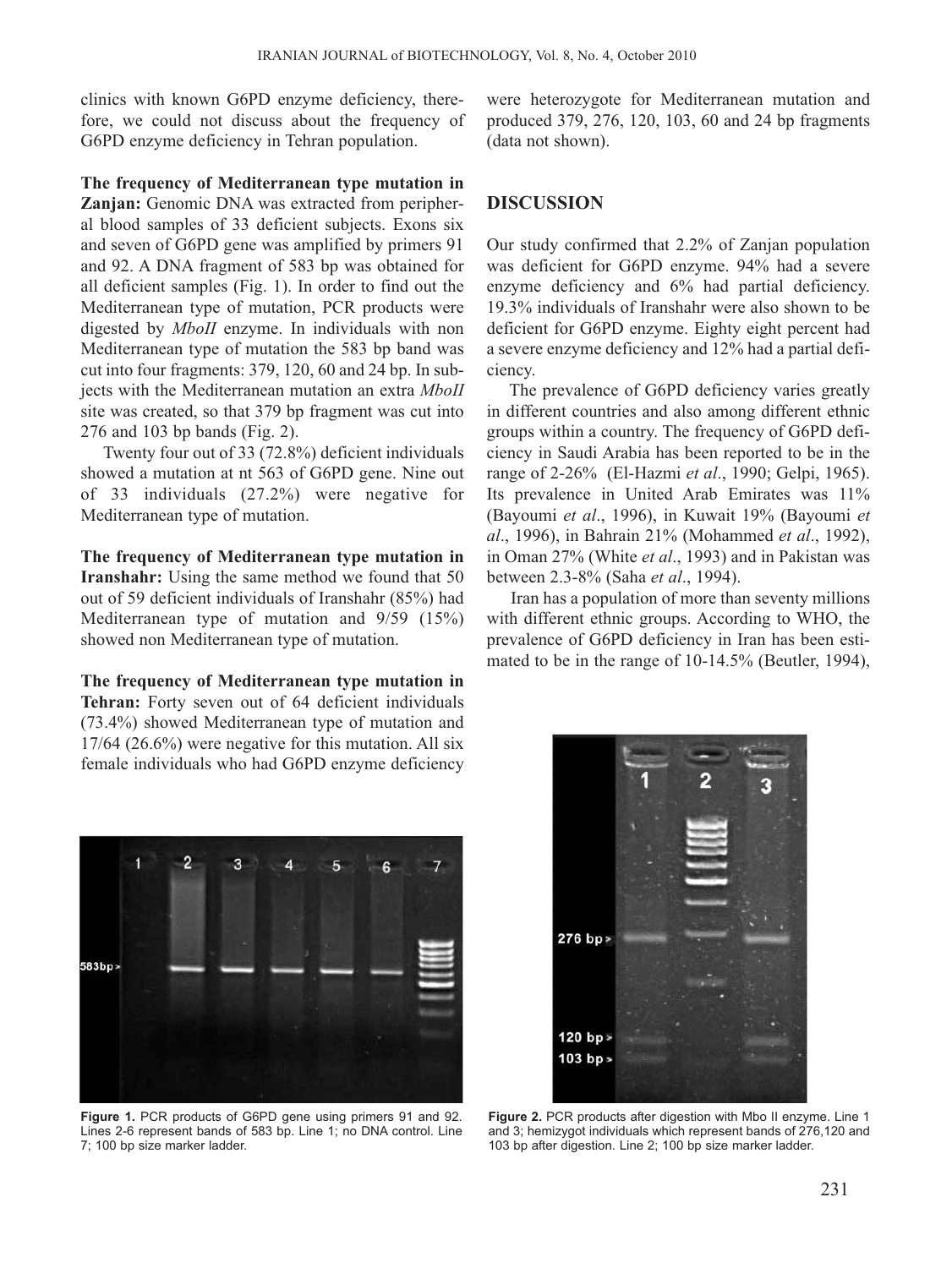although some other reports pointed out different prevalence ranging from 1 to 22.8%. The lowest frequency (1%) was reported from Mako (northwest) and the highest frequency (22.8%) has been reported from sought village Choreb (Mazandaran) (Noori-Daloii *et al*., 2007). The prevalence around the Caspian Sea in north of Iran is reported to be 12.5% (Noori-Daloii *et al*., 2007; Mesbah *et al*., 2000). Ohkura *et al*. (1984) also reported an incidence of 8.6 % of G6PD deficiency in Mazandaran and Gilan provinces (Ohkura *et al*., 1984). Karimi et al reported that the incidence of G6PD deficiency is around 12% in males and 0.9% in females in two Fars ethnic groups living in northern and southern Iran (Karimi *et al*., 2003). Rahimia *et al*. (2006) have found an overall frequency of G6PD deficiency of 5.3% for males in the Kurdish population of western Iran (Rahimia *et al*., 2006). Farahani and coworkers have been shown an overall frequency of 2.2% for Arak province (central region) of Iran (Farahani *et al*., 2002).

A strong correlation has been shown between G6PD deficiency and malaria in areas in which malaria is prevalent. Since the frequency of malaria is very low in Zanjan, therefore, the low rate of G6PD deficiency was predictable for this region. Conversely, the high prevalence of malaria in Iranshahr may justify the high prevalence of G6PD deficiency in this region.

At the molecular level, twenty-four G6PD deficient individuals (72.8%) from Zanjan (northwest Iran) had the Mediterranean type mutation. Nine individuals (27.2%) were negative for this mutation. We also found that 50 out of 59 (85%) Iranshahr (southeast Iran) individuals had the Mediterranean type mutation. 9 out of 59 (15%) showed non Mediterranean type of mutation. Our results from Tehran (central region of Iran) showed that the prevalence of Mediterranean type of mutation is 73.4%. Since Tehran has a mixed population therefore the obtained results can not be attributed to a specific ethnic group.

Mesbah *et al*. (2000) reported that the frequency of Mediterranean type of mutation in Mazanderan region (north part) was 66.2%. Studies of Noori-Daloii *et al*. (2007) in Golestan,Gillan and Mazandaran provinces (around the Caspian see in north of Iran) showed an overall frequency of 70.78% for this mutation (Noori-Daloii *et al*., 2007; Noori-Daloii *et al*., 2004). Studies of Noori-Daloii *et al*. (2006 a) in East provinces of Iran showed that 66% of patients of Khorasan province (northeast) and 80.4% of individuals of Sistan and Balouchestan province (southeast) had Mediterranean mutation respectively (Noori-Daloii *et al*., 2006 a; Noori-Daloii *et al*., 2005). The highest prevalences (91.2%) of Mediterranean mutation has been reported from Kurdish population in Western region of Iran (Rahimia *et al*., 2006). Some reports from southern provinces of Iran showed that 79.4% patients of Hormozgan and 84.6% patients of Fars province had Mediterranean mutation (Noori-Daloii *et al*., 2006 b; Karimi *et al*., 2003). There are also reports that Mediterranean type of mutation is prevalent in neighbouring countries of Persian Gulf and Middle East countries such as United Arab Emirates (55.5%), Saudi Arabia (80%) (Niazi *et al*., 1996), Pakistan (76%) (Saha *et al*., 1994) and Oman(74%) (Daar *et al*., 1996).

Despite different frequencies exist for deficiency of G6PD enzyme in Turk, Fars and Balouch and other ethnic groups in different regions of Iran (central, north, northwest and Southeast) the results of this study and other studies have shown that the incidence of Mediterranean type of G6PD mutation in all the above regions are approximately the same. Therefore, it can be concluded that the gene frequency of G6PD deficiency has been distributed equally among different populations of Iran. This may indicate that the predominant G6PD mutation in Iran is of Mediterranean type. These findings also suggest that the Mediterranean type of mutation may be quite ancient and may have spread by migrations that have been taken place perhaps over millennia.

### **Acknowledgments**

We are grateful to deputy minister for research and technology of ministry of health and medical education and research deputy of Zanjan University of Medical Sciences for their financial support. We thank our colleagues Dr. Aliakbar Pourfathollah, Abdolreza Esmaeilzadeh and Dr. Sadreddin Kalantari for their collaboration in this project.

#### **References**

- Bayoumi RA, Nur-E-Kamal MSA, Tadayyon M, Mohamed KKA, Mahboob BH, Qureshi MM, Lakhani MS, Awaad MO, Kaeda J, Vulliamy TJ, Luzzatto L (1996). Molecular characterization of G6PD deficiency in Al-ain district. *UAE Hum Hered*. 46: 136-141.
- Beutler E (1994). G6PD deficiency. *Blood* 84: 3613-3636.
- Beutler E, Mitchell M (1968). Special modification of the fluorescent screening method for G6PD deficiency. *Blood*. 32: 816- 818.
- Cappellini MD, Fiorelli G (2008). Glucose-6-phosphate dehydrogenase deficiency. *The lancet*. 371: 64-74.
- Daar S, Vulliamy T (1996). Molecular characterization of G6PD in